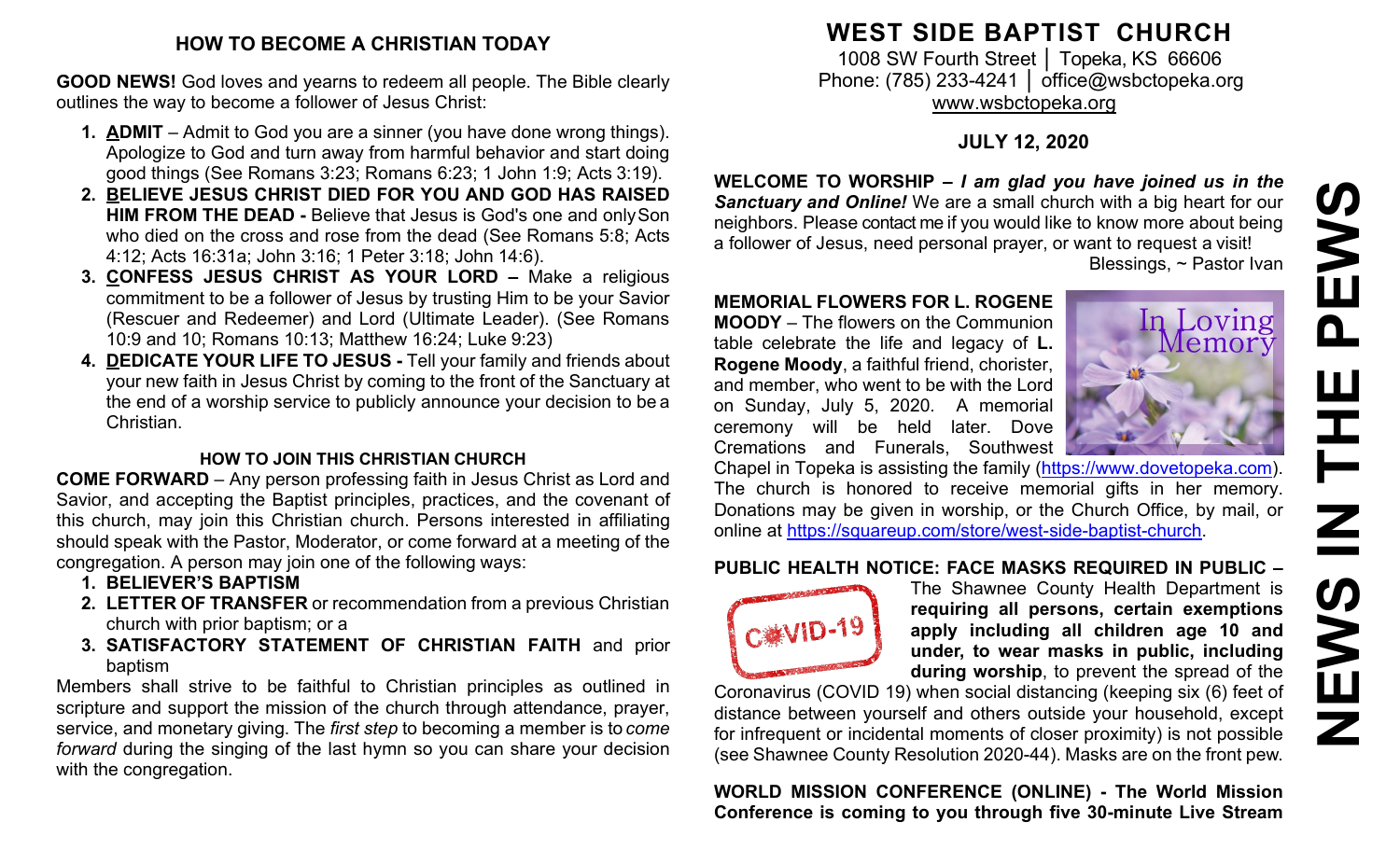**events on Tuesdays and Thursdays - July 14, 16, 21, 23 & 28 at 5:00 Central Daylight Time (CDT) each evening.** Join us for life-changing storytelling and the latest news and testimonies from IM's global servants, who will help you see with 20/20 vision that God's mission is alive and well around the world. Registration is free, but you need to sign up so that we can email you the link to access the Live Streams: [https://portal.internationalministries.org/wmc-2020-live.](https://portal.internationalministries.org/wmc-2020-live)

- **Tuesday, July 14 – Health & Wellness with** Kristy Engel (Global Health Consultant) and Katherine & Wayne Niles (Dem. Rep. of the Congo)
- **Thursday, July 16 – Abolition of Trafficking in Persons & Global Slavery with** Jeni Pedzinski (Thailand) and Katie & Taku Longkumer (India)
- **Tuesday, July 21 – Abolition of Trafficking in Persons & Global Slavery, Education and Evangelism with** Annie & Jeff Dieselberg (Thailand) and Gordon & Lee Ann Hwang (Japan)
- **Thursday, July 23 – Theological Education and Health & Wellness with** JD & Rhonda Reed (Bolivia) and Kihomi Ngwemi & Nzunga Mabudiga (Haiti)
- **Tuesday, July 28 – Economic Development, Mission from Everywhere to Everyone and Short-Term Mission Engagement** with Ann & Bruce Borquist (Global Consultants) and Madeline Flores-López (Dominican Republic)

**BIBLE STUDY ONLINE** – Pastor is leading the **"Gospel of Matthew" Bible Study on Wednesdays IN-PERSON at 10:30 AM and ONLINE at 6:30 PM via ZOOM (see email for Meeting ID number and Password).** Join this onehour small group study for free

**BABY CLOSET – The Baby Closet is back to their normal hours of operation:** 

- **Mondays - 9:00-11:00 am**
- **Wednesdays – 5:00–7:00 pm**
- **Thursdays – 1:00–3:00 pm**

Parents/Guardians can pick-up clothes, diapers, formula, wipes, and other items free-of-charge. Call Pat Carreno if you would like to volunteer.

**FOOD PANTRY -** Free Fruit and Vegetable Food Pantry on **Wednesdays –**



**JULY 15 and 22 - from 3:30 to 5:30 pm, while supplies last**. **MOBILE SITE**: enter western PARKING LOT from 4th and CLAY Streets; do not park or exit your vehicle. Equal Opportunity. \*All food is available at no cost. **Please wear a mask or face covering to protect the health and safety of our volunteers.**

~ Jack Janway, Outreach

**HOSPITAL & EMERGENCIES –** If you or a loved one is admitted to the hospital

for an emergency or for surgery, **the hospital staff and chaplains' office will NOT contact the Church Office or the Pastor**. **You or a family member must call the Church Office at (785) 233-4241 or the PASTOR at HOME (785) 267-0936**. Pastor is willing to visit the hospital and pray prior to surgeries.



**FINANCIAL GIVING** – Thank you for the generous support of the work of God in and through West Side Baptist Church. Donations report:

|                           | 07-05-2020 |            |              | Y-T-D       |  |
|---------------------------|------------|------------|--------------|-------------|--|
| <b>General Fund</b>       |            | \$2,838.00 |              | \$85,488.62 |  |
| Building Fund/Cap. Cm. \$ |            | 215.00     |              | \$4,675.00  |  |
| <b>Sunday School</b>      | \$         |            |              | 130.25      |  |
| Am. OGHS                  | \$         | 600.00     |              | \$2,921.00  |  |
| Am. For Christ Offering   | \$         |            |              | \$2,145.00  |  |
| <b>Baby Closet</b>        | \$         |            |              | \$2,275.00  |  |
| Fellowship/Benevolence \$ |            |            | $\mathbb{S}$ | 4,277.00    |  |
| <b>ABW-LOVE Gift</b>      |            |            | \$.          | 231.09      |  |

# **HOMEBOUND & CARE FACILITIES**

- \*Cunningham, June Brewster Place \*Dell, Shirley & Larry \*Lundgren, Hilda \*Goodnow, Grace \*May, Renea \*Farrar, Helen –Plaza West \*Penny, Theo \*Haney, Gerald \*Perkins, Edward \*Hunter, Russ \*Smith-Tindall, Hazel – Ottawa \*Johnson, Mary Lou – Aldersgate
	-